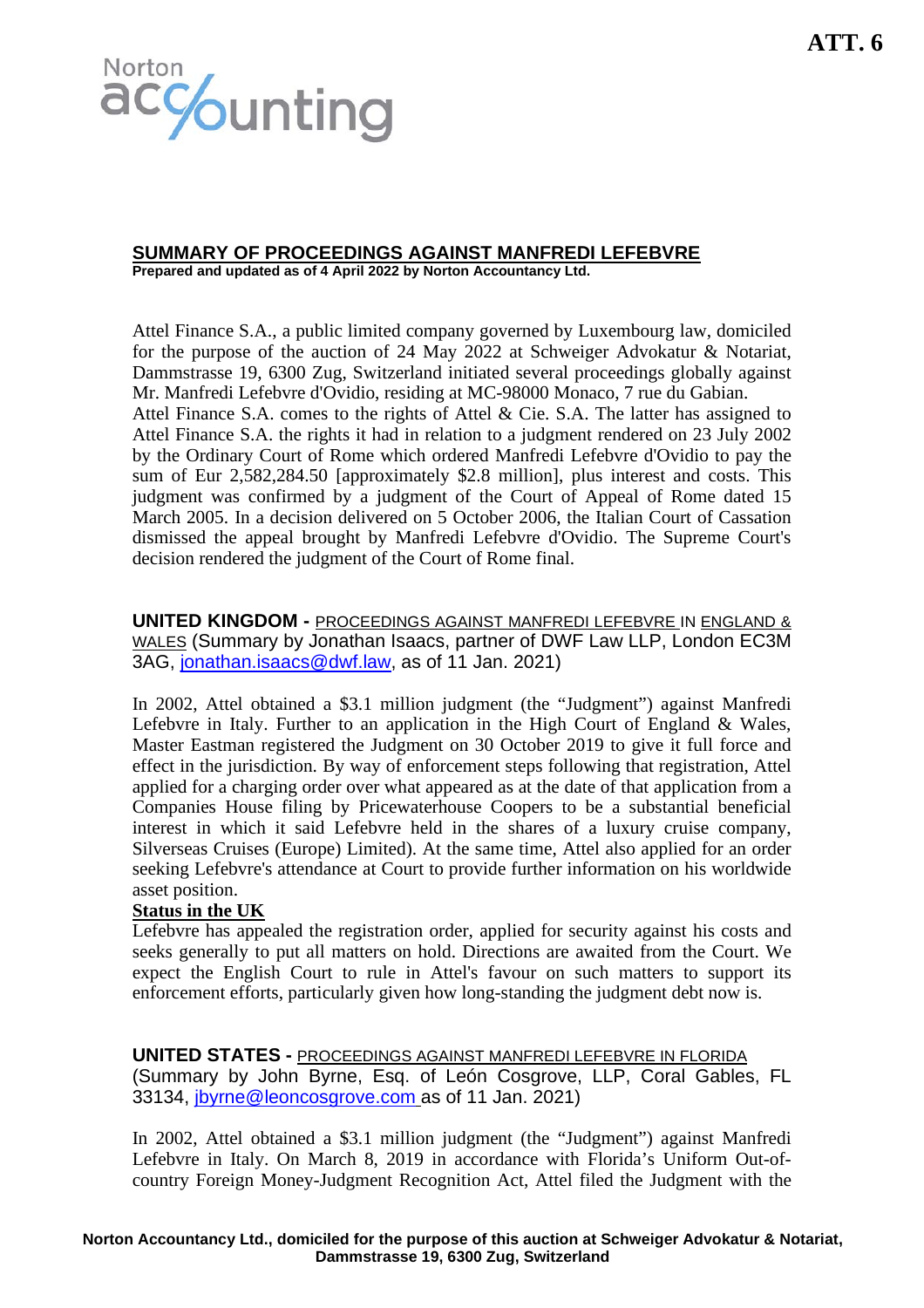

Court for Miami-Dade County, Florida and recorded it in the public records. We expect the Judgement to be recognized by the Court.

# **Status in the US**

Lefebvre is fighting the recognition of the Italian Judgment in Florida. However, the only of his defenses currently being addressed by the Court is the one of personal jurisdiction. The trial judge gave Attel permission to take Lefebvre's deposition on this issue and Lefebvre has appealed to a higher court. We expect it to rule in Attel's favor and for the deposition to go forward with Attel being able to ask Lefebvre about any assets he has in Florida.

Should Attel ultimately prevail in the action, it will be able to seize any and all assets Mr. Lefebvre has in Florida.

**SWITZERLAND -** PROCEEDINGS AGAINST MANFREDI LEFEBVRE IN CANTON TICINO (Summary by Maurizio Agustoni of MAG Legis SA, 6900 Lugano [Maurizio.Agustoni@maglegis.ch](mailto:Maurizio.Agustoni@maglegis.ch) as of 11 Jan. 2021)

Attel acts on the basis of the decision of 22 November 2006. The Italian Court of Cassation has definitively confirmed previous decisions of Italian courts under which Manfredi Lefebvre d'Ovidio was sentenced to pay Attel & Cie. SA the amount of EURO 2'582 '284.50 [approximately \$3.1 million] plus legal interest since April 16, 1993, as well as to reimburse costs and expenses. In December 2007 Attel & Cie. assigned the receivable deriving from the decision of the Italian Court of Cassation to Attel Finance SA.

### **Status in Switzerland**

Manfredi Lefebvre is not disputing that the Court of Cassation's decision is enforceable, but he believes that the assignment did not take place.

The parties have been called to present their conclusions by March 1, 2021. The Judge should issue a decision in the weeks to come with regards to such assignment only.

#### **LUXEMBOURG -** PROCEEDINGS AGAINST MANFREDI LEFEBVRE (as of 11 Jan. 2021)

Attel Finance S.A. has executed a garnishment in Luxembourg with several banks and other companies which may hold assets belonging to Lefebvre d'Ovidio. At the same time, in order to obtain the validation of the garnishment proceedings, Attel Finance S.A. requested the exequatur of the Italian decisions.

# **Status the in Grand Duchy of Luxembourg**

Mr. Lefebvre d'Ovidio is challenging the finality of the Italian decisions despite it was upheld by the Supreme Court of Cassation. He also appealed against the orders issued by the President of the District Court of Luxembourg having declared the Italian decisions enforceable in the Grand Duchy of Luxembourg.